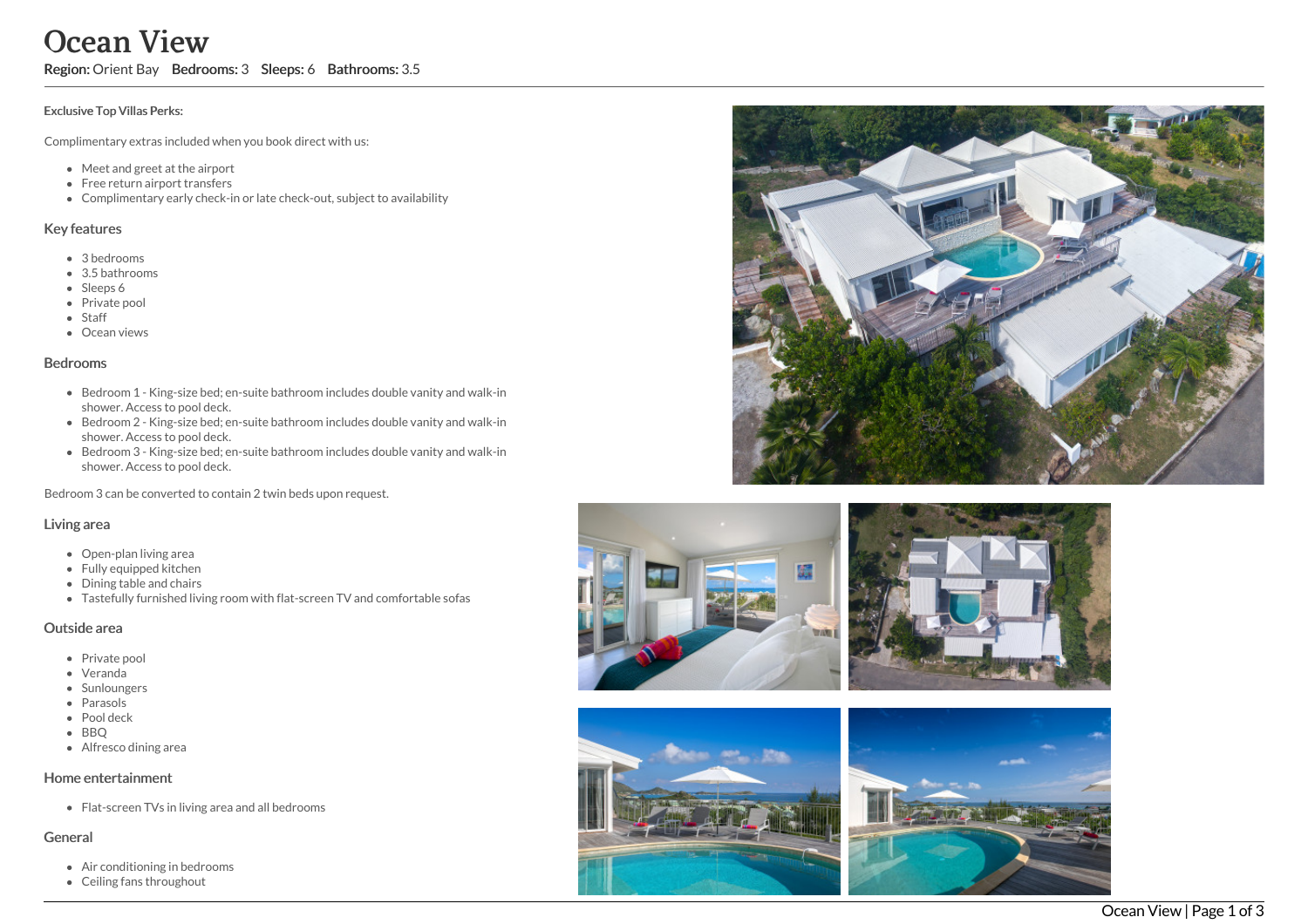- Complimentary wifi
- Bedding and towels included
- Private parking
- Iron and ironing board
- Security CCTV
- $\bullet$  Safe
- Gated property
- Maid service every other day (no Sunday service)

### Staff

- Housekeeper/maid
- Gardener
- Pool person
- Property manager
- On-site caretaker

## Places of interest

- Int. Airport 16 km
- Marigot 11 km
- Philipsburg 11 km
- Simpson Bay 19 km
- Grand Case 5 km
- Orient Bay <1 km
- Closest Beach <1 km

![](_page_1_Picture_22.jpeg)

![](_page_1_Picture_23.jpeg)

![](_page_1_Picture_24.jpeg)

![](_page_1_Picture_25.jpeg)

![](_page_1_Picture_26.jpeg)

![](_page_1_Picture_27.jpeg)

![](_page_1_Picture_28.jpeg)